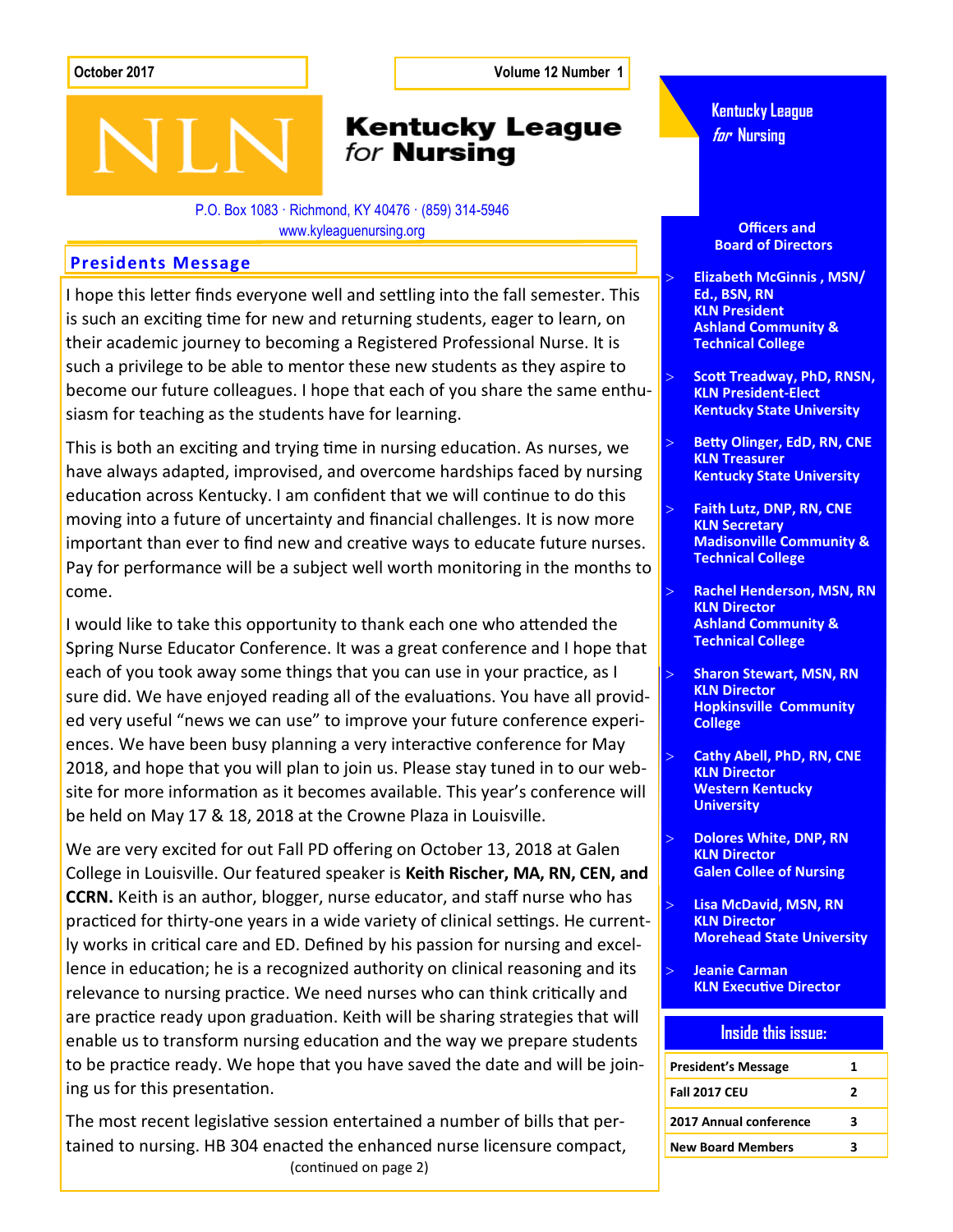∩

**Page 2 Details Page 2 Details Page 2 Details Page 2017** 

(President's message continued from page 1)

HB 333 affected APRN's that prescribe controlled substances, HB 309 provided for mandatory reporting of domestic violence and abuse or dating violence and abuse to a law enforcement officer, professionals including nurses, and finally SB 4 mandates that all medical malpractice suits first be reviewed by a medical review panel (nurses may be asked to serve on the review panel). Please stay involved with your local policy makers and make your voices heard . This is how we, together, as a profession, influence health care policy in our state.

Please feel free to contact any board member or myself if we can be of service to you. The purpose of the Kentucky League for Nursing is to support and implement the mission of the National League for Nursing (NLN) to advance quality, nursing education to meet the unique needs of diverse populations in an ever changing healthcare environment at the constituent level to advance the nation's health.

I hope that each of you have a productive and blessed fall semester.

# *Elizabeth J. McGinnis MSN/Ed., BSN, RN*

## **Fall CEU Conference**

#### **Friday, October 13, 2017**

#### **9:00 a.m.—4:00 p.m. (Registration begins at 8:00 a.m.)**

### **Galen College of Nursing**

#### **"Teach Students to THINK Like a Nurse"**

# **Transformational Strategies that will Prepare**

#### **Students for Practice.**

This workshop presentation provides a practical framework for what is needed to implement transformational change that is needed in nursing education to better prepare students for clinical practice.

#### **Keynote Speaker for Fall CEU Conference**

**Keith Rischer, MA, RN, CEN, CCRN** is an author, blog-ger, nurse educator, and staff nurse who has practiced for thirty-one years in a wide variety of clinical settings.

He currently works in critical care and ED. Defined by his passion for nursing and

excellence in education, he is a recognized authority on clinical rea-soning and

its relevance to nursing practice.

# **Congratulations to the 2017 Scholarship and Award Recipients**

- **Wever Excellence in Nursing Education Award: Dr. Alicia Marquess**
- **Mershon Nursing Faculty Scholarship: Dr. Susan Piper**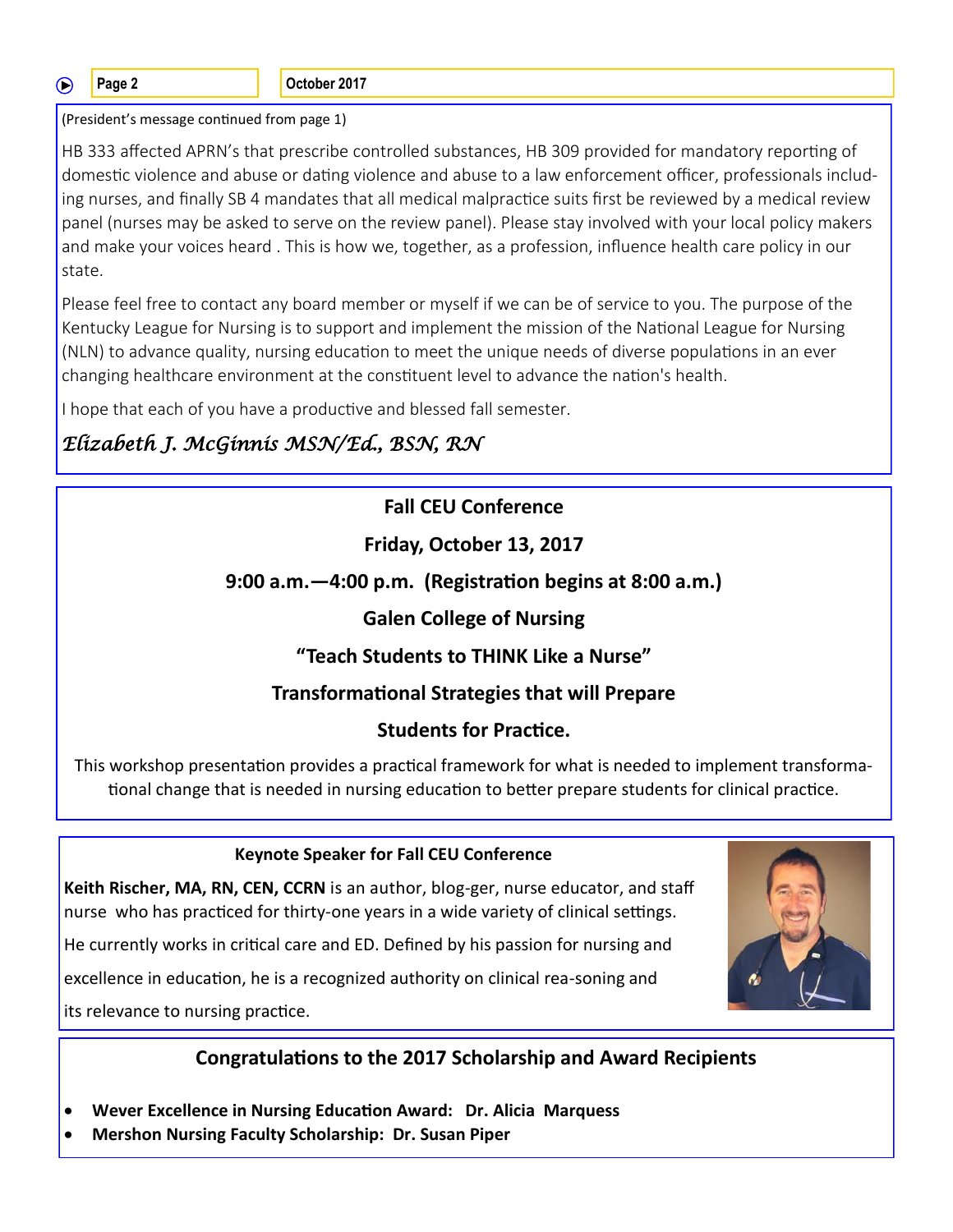$\bigcirc$ 

## **The 13th Annual Nurse Educator Conference and Meeting '***Shaping Student Thinking: Strategies for Implementing Debriefing Across the Curriculum'*

**The annual conference was held at the Crown Plaza in Louisville, KY. Many expressed positive comments regarding information presented by Dr. Carol Durham, the Keynote speaker, as well as for concurrent sessions and poster presentations. We thank all our presenters. The special evening entertainment of attending the performance of "Sister Act" at the Derby Dinner Playhouse was also a big success.** 





**Welcome New Board Members**



**.**





 **Dr. Scott Tradway Dr Faith Lutz M. Rachel Henderson` Ms. Nancy Bronner President-Elect.** Secretary Director Bureau KLN Consultant to KANS



We appreciate them assuming a leadership role to promote the mission of the Kentucky League of Nursing

**To Stay Up to Date Regarding What is New with KLN, visit the website: http://www.kyleaguenursing.org/**